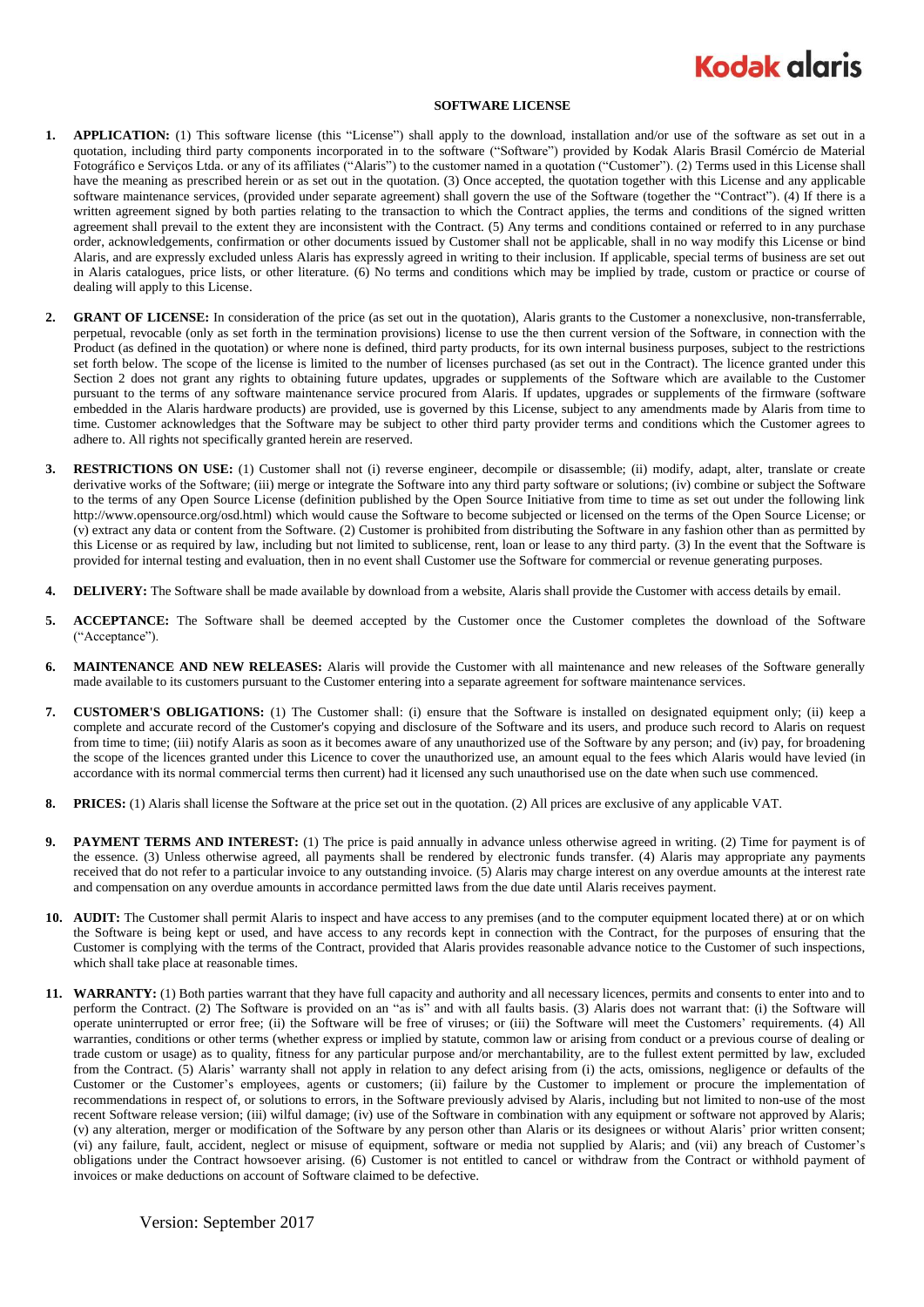## **Kodak glaris**

- **12. LIMITATION OF LIABILITY:** (1) If not expressly provided for otherwise in this License, in no event, whether in contract, tort (including in either case negligence), misrepresentation (other than fraudulent misrepresentation), breach of statutory duty or otherwise pursuant to the Contract, shall Alaris be liable for any loss of profits, anticipated savings, revenue, business, loss or corruption of data or reconstruction of data, loss of use, loss of goodwill, loss due to delay or any indirect, special, incidental or consequential loss or damage whatsoever. (2) Alaris' sole obligation and liability for breach of the warranty set out in Section 11 (2) above, is for Alaris to use commercially-reasonable efforts, at Alaris' expense, to replace software media or modify the Software so that the warranty specified under Section 11 (2) is true. In the event of a warranty claim, Customer shall be responsible for the removal of any defective Software and subsequent replacement of any replacement Software. (3) Subject to (1) and (2), Alaris' aggregate liability for all other claims, whether in contract, tort (including in either case negligence), misrepresentation (other than fraudulent misrepresentation), breach of statutory duty or otherwise pursuant to the Contract, shall be limited to the price paid by the Customer for the specific Software giving rise to the claim in the 12 months prior to the claim which the loss or damage occurred. (4) Nothing in the Contract shall be deemed to exclude or limit Alaris' liability in respect of: (i) Loss or damage caused by wilful intent or gross negligence of Alaris or Alaris' officers, employees, agents or contractors; (ii) Injuries to or death of any person, caused by Alaris or Alaris' officers, employees, agents or contractors; or (iii) any other liability which cannot be excluded at law. (5) Any claim for loss or damages, save for pursuant to (4) above, must be notified to Alaris within twelve (12) months as from the date on which the damage was caused, failing which such claim is deemed to be waived.
- **13. INTELLECTUAL PROPERTY AND COPYRIGHT:** (1) Customer acknowledges that all intellectual property rights meaning all inventions, patents, registered designs, design rights, database rights, copy rights, know-how, trademarks, trade secrets and all other intellectual property rights, and the applications for any of the same and any rights or forms of protection of a similar nature and having equivalent or similar effect to any of them which may subsist anywhere in the world ("Intellectual Property Rights") in the Software and any updates or upgrades thereto belong and shall belong to Alaris or the relevant third-party owners (as the case may be), and the Customer shall have no rights in or to the Software other than the right to use it in accordance with the terms of this Licence. (2) Customer agrees to abide by all copyright and other applicable laws. (3) Customer shall not cause or permit any third party to cause any damage or endanger the Intellectual Property Rights of Alaris.
- **14. INDEMNIFICATION:** (1) Without prejudice to any other rights of Alaris, Customer shall indemnify Alaris for any loss suffered by Alaris (including reasonable legal fees and costs) by reason of any use by Customer, Customer's employees, agents or customers, whether arising directly or indirectly, of the Software other than in accordance with this License. (2) Customer shall further indemnify and hold Alaris harmless against any loss or damage which it may suffer or incur as a result of the Customer's breach of any third-party additional terms howsoever arising. (3) In the event of a claim, or notification of an intention to make a claim, which may reasonably be considered likely to give rise to a liability under this indemnity ("Claim"), Customer shall: (i) as soon as reasonably practicable, give written notice of the Claim to Alaris specifying the nature of the Claim in reasonable detail; and (ii) not make any admission of liability, agreement or compromise in relation to the Claim. (4) Customer shall not, except with the prior written consent of Alaris, consent to entry of any judgment or enter into any settlement that does not include as an unconditional term the giving by the claimant or plaintiff to Alaris and its affiliates a release from all liability and blame with respect to the Claim.
- **15. SUSPENSION AND TERMINATION:** (1) Without prejudice to its other rights, Alaris may terminate the Contract in the event that (i) Customer fails to pay any sums due under the Contract; (ii) Customer breaches any terms of the Contract; (iii) Customer is unable to pay its debts as they fall due, passes a resolution for winding up (other than for the purposes of a solvent amalgamation or reconstruction) or if a court of competent jurisdiction makes an order to that effect, enters into a receivership or liquidation or otherwise ceases to carry on business or an analogous event occurs to Customer in any jurisdiction; or (iv) an event pursuant to Section 19.2 or pursuant to Section 21.6 where such event has persisted for more than 14 days. (5) On termination for any reason: (i) all rights granted to the Customer under the Contract shall cease; (ii) the Customer shall cease all activities authorised by this Licence; and (iii) where possible the Customer shall immediately destroy or return to Alaris (at Alaris' option) all copies of the Software then in its possession, custody or control and, in the case of destruction, certify to Alaris that it has done so.
- **16. CONFIDENTIAL INFORMATION:** (1) All non-public, confidential or proprietary information of Alaris, including but not limited to, specifications, samples, patterns, designs, plans, drawings, documents, data, business operations, pricing, discounts or rebates, disclosed by Alaris in connection with the Contract, whether disclosed orally or disclosed or accessed in written, electronic or other form or media, and whether or not marked, designated or otherwise identified as "confidential," shall be deemed to be confidential, to be used solely for the purpose of performing under the Contract and may not be disclosed or copied unless authorized in advance by Alaris in writing. (2) Upon Alaris' request, Customer shall promptly return all documents and other materials received from Alaris and delete any copies made thereof. (3) Alaris shall be entitled to apply for injunctive relief for any violation of this Section. (4) This Section does not apply to information that is: (i) in the public domain; (ii) known to Customer at the time of disclosure; (iii) rightfully obtained by Customer on a non-confidential basis from a third party; or (iv) is required to be disclosed by any applicable law or by order of any Court of competent jurisdiction or any government body, agency or regulatory body, provided that the receiving party shall use all reasonable endeavours to give the disclosing party as much written notice of the disclosure as it reasonably can to enable the disclosing party to seek a protective order or other action protecting the confidential information from disclosure.
- **17. DATA PROTECTION:** (1) Each party will comply with its obligations in terms of laws and regulations relating to the protection or disclosure of personal data, sensitive data or such other data which is deemed to be 'personal' pursuant to applicable data protection law in force from time to time. (2) The Customer acknowledges that the Software: (i) may request or collect information about the user of the Software; and (ii) may collect information regarding the content sent via the Software as well as details of the recipient. (3) Each party shall indemnify, defend and hold the other party harmless against claims resulting from or in connection with the indemnifying party's non-observance or insufficient observance of such obligations or any of its obligations in this Section 17.
- **18. EXPORT:** (1) Customer shall not export or re-export the Software except as authorised by the laws of the jurisdiction in which the Software was procured. (2) In particular, and without limitation, the Software may not be exported or re-exported into (or to a national or resident of) any US embargoed countries (including without limitation: Iran; Sudan; North Korea; Syria; Cuba; Belarus; Zimbabwe; Myanmar (Burma); the Crimea and Sevastopol Regions (Ukraine); and the military/defence/energy sectors in Russia).
- **19. MAJOR BUSINESS CHANGE:** (1) If in the reasonable opinion of Alaris there is or is likely to be a major change in the business operations of Alaris or Customer which has or could have an adverse impact on the viability of Software to be licensed to the Customer ("Major Business Change"), Alaris shall notify the Customer and Alaris and the Customer shall meet and discuss in good faith whether the provisions of any Contract between Alaris and the Customer needs to be varied. (2) In the event that the parties cannot agree in good faith on such contract variations within a